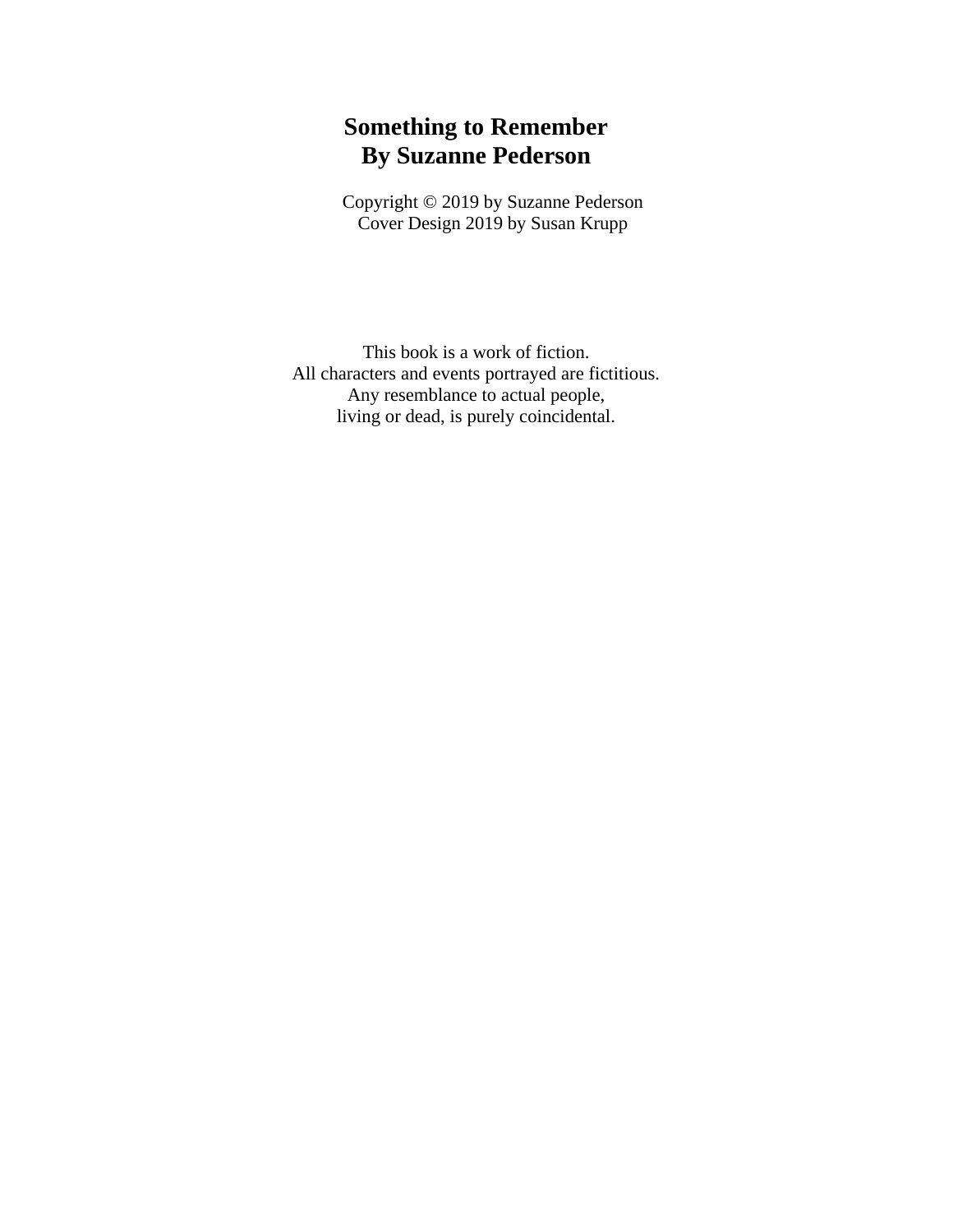## **Table of Contents**

[Dedication](#page-2-0) [Prologue](#page-3-0) [Chapter One](#page-4-0) [Chapter Two](#page-12-0) Chapter Three Chapter Four **Chapter Five** Chapter Six Chapter Seven Chapter Eight Chapter Nine Chapter Ten Chapter Eleven Chapter Twelve Chapter Thirteen Chapter Fourteen Chapter Fifteen Chapter Sixteen Chapter Seventeen Chapter Eighteen About the Author Other Books by the Author Discussion Guide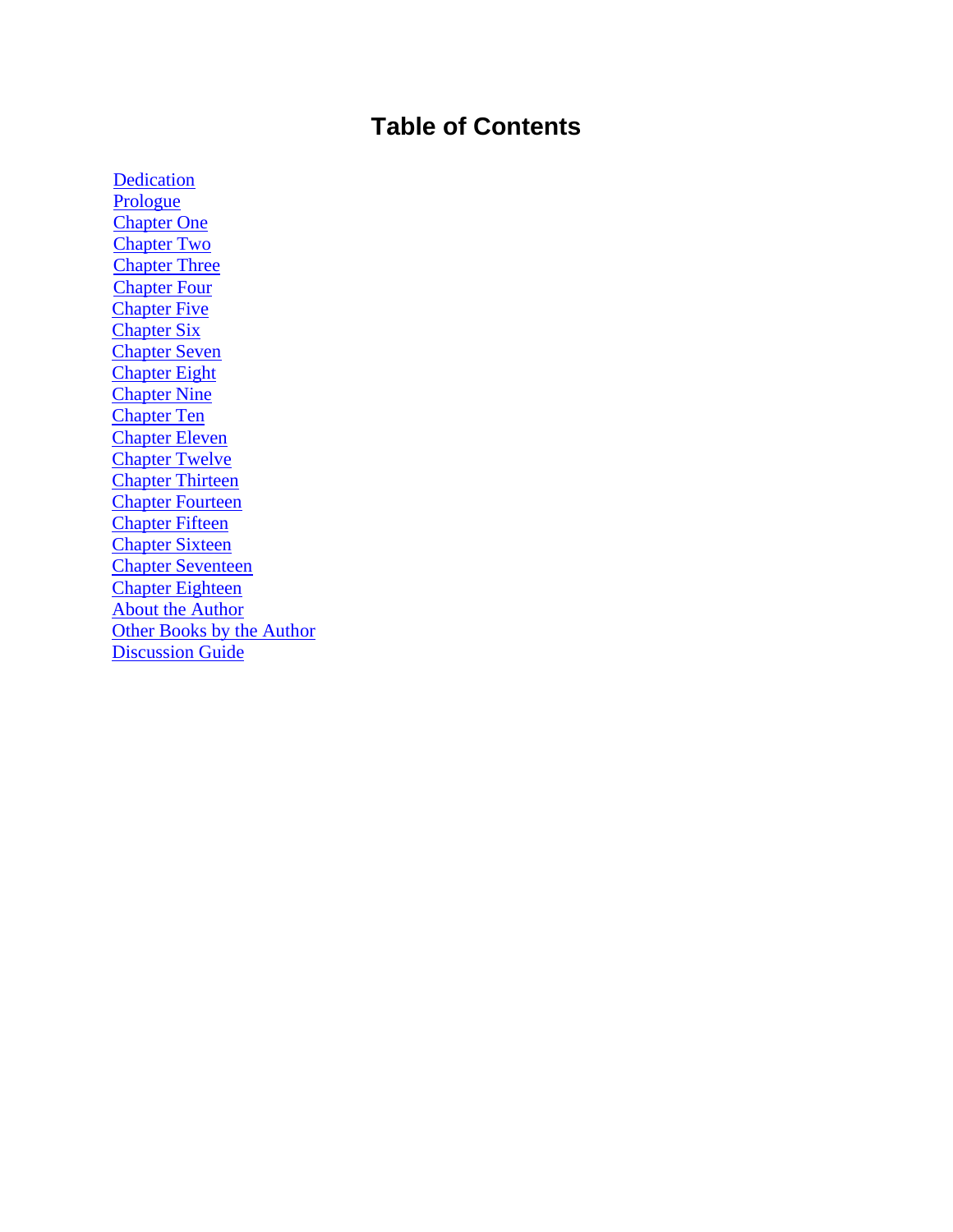# **Dedication**

<span id="page-2-0"></span>A love song for my sisters Because we've shared a similar journey

\*\*\*

And for my treasured soulmate Because we've similarly never lost us along the way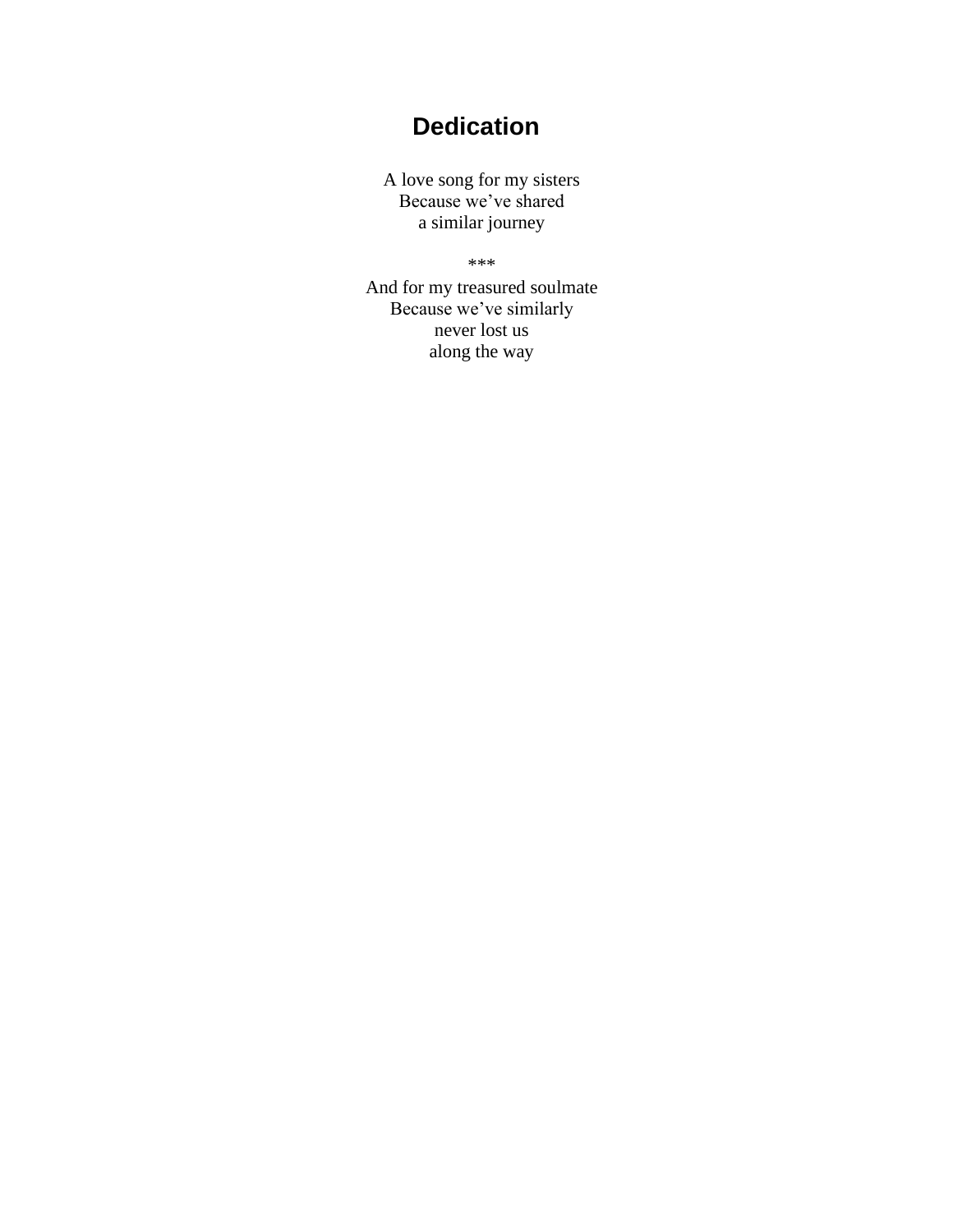## **Prologue**

<span id="page-3-0"></span>They shared a connection indelibly inked upon their souls - an internal tattoo before external tattoos became so popular.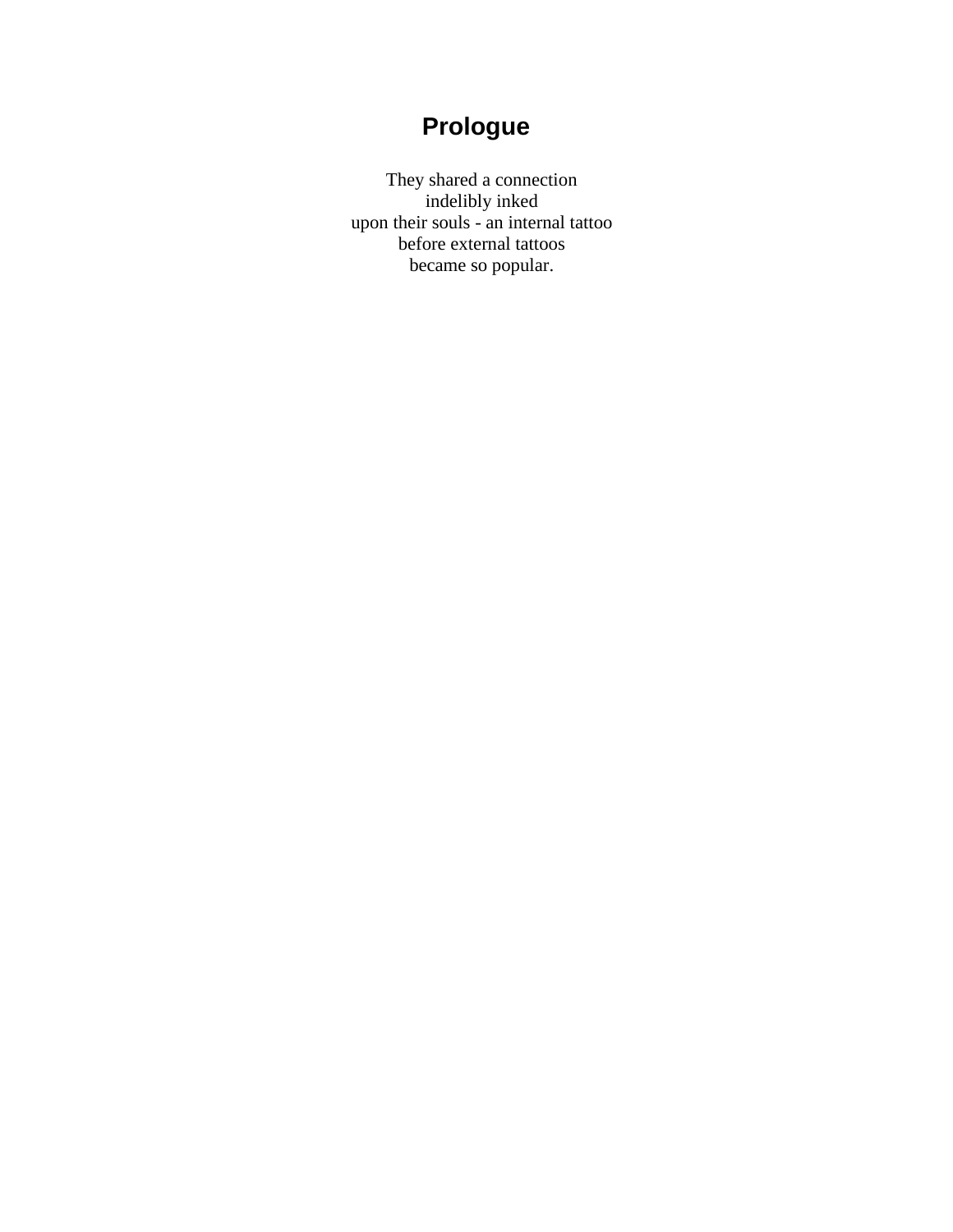#### **Chapter One**

<span id="page-4-0"></span>*Mary, Mary quite contrary*, as her friends sometimes teasingly called her, walked her newest client to the door of her boutique law firm and said goodbye to her. She was a sharp lady who had been let go from her job of twenty years due to her employer "eliminating positions". But according to Kiara, the real reason for her termination was because she was the oldest person at her location, she was a woman, and also a disabled military veteran.

Mary returned to her desk in the suite that she shared with two other attorneys. They each worked as solo attorneys in their own separate firms, but they shared the cost of a single receptionist, an accountant, and office expenses. Mary practiced employment law, her friend Susan did family law, and her other friend, Rachel, did estate planning. The three of them met in law school and upon graduation, they opened their boutique firm together and sometimes referred clients to each other. It was a nice set up because they worked at their own pace, for themselves, without the pressures and scramble of a big law firm that required exhausting billable hours on the pathway to partnership. But the downside was that they didn't make as much money as they might make at a big firm. Nonetheless, Mary was doing well financially, and the three of them mostly agreed that they had found a nice work/life balance.

And Mary was generally content with her life. She was single, having briefly been married and divorced after law school; and she had a decent social life that included an occasional date and the usual type of interaction with friends and family that one often engaged in throughout the years. Susan and Rachel often attended local charity events and fundraisers with her, and all three of them were actively involved in the county bar association, an organization of legal practitioners that offered continued education and opportunity for social interaction. And she loved being a lawyer.

After high school she graduated from the state university system then she went onto law school and passed the bar exam on her first attempt. It was then that she married a man that she had dated for about a year and a half, but they realized within that first year of marriage that they were better as friends, than they were as spouses, and they amicably split during their second year of marriage. He was a nice enough man, but Mary realized looking back that she had never really loved him – she had only *wanted* to love him*.* In reality she had loved only once in her life – and that love was the love of a lifetime. And hoping to find a second love as great as her first love was not realistic; not when her first love had been such a perfect soulmate for her.

So nowadays she was kept busy with her two friends and also her mother with whom Mary now lived. Her parents were older when they had her, and her father had died a few years ago. Her mother, though mentally sharp had become increasingly frail since his death, and Mary had finally convinced her that she shouldn't live alone anymore. Mary had wanted her mom to move into her home, but her mom had refused to move out of Mary's childhood home, so a couple of months ago Mary sold her place and moved back into the same bedroom she grew up in. It wasn't an ideal situation, but the arrangement was working fairly well, and Mary had no other option since her mother was insistent on staying put. It was strange to have her mom back in her life on a daily basis, but Mary had a good relationship with her mom and for the most part, they were good friends. But her life had become fairly chaotic for the past few months as she was still living out of boxes and storing furniture in her mother's garage.

To counterbalance her life stresses, Mary had a horse that she boarded across town. She had owned horses since high school. Back then she and the love of her life had often ridden together.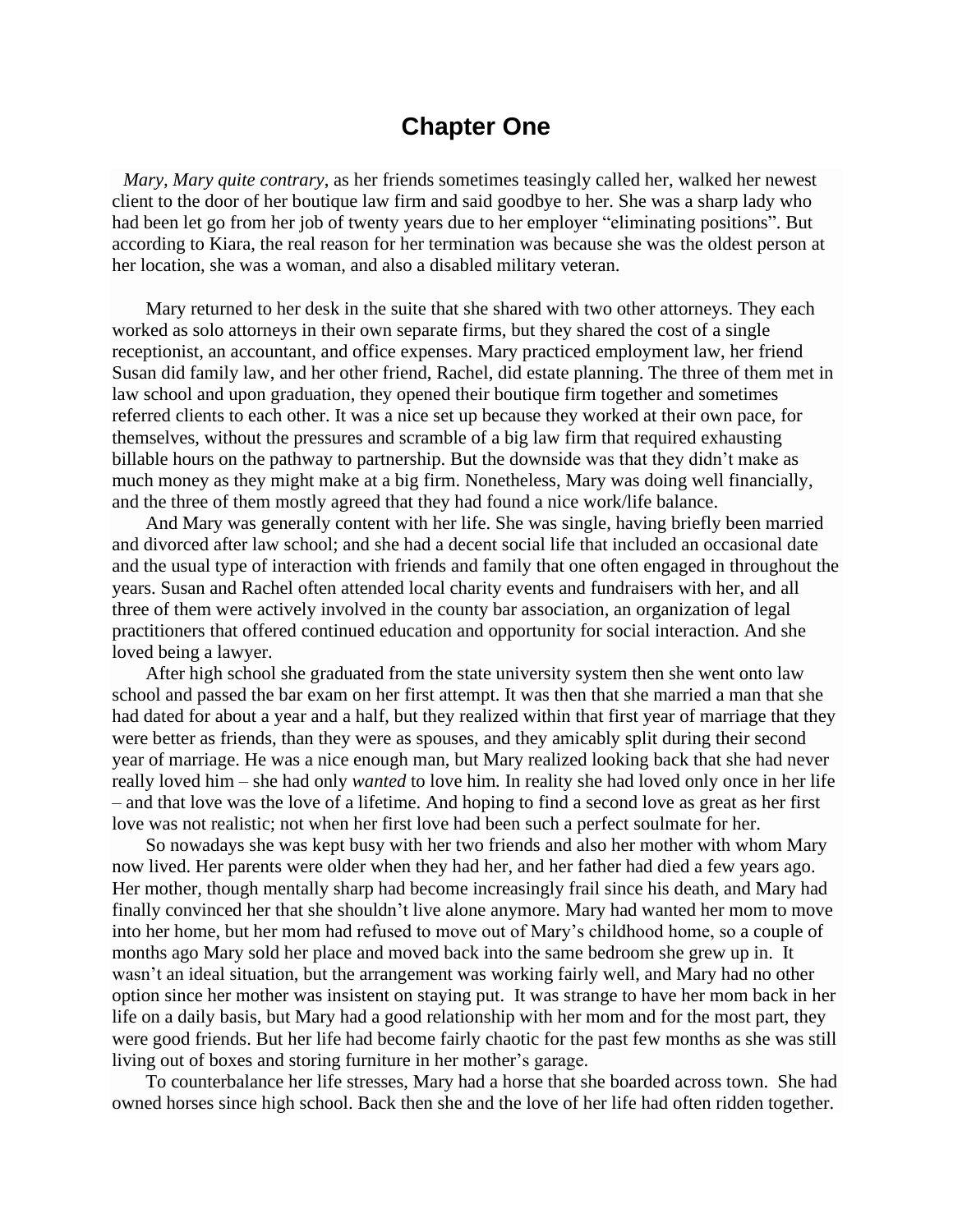Nowadays, going to the barn gave her a chance to step away from the demands of her job and the stress that she sometimes felt from living with her mother. And it allowed her an opportunity to be carried back in time to a period in her life that was truly memorable.

But that was long ago, before her life became filled with other people's issues, like the one on her desk today. Prior to filing Kiara's civil complaint, Mary had attempted to settle Kiara's claims with her employer, and she had filed state and federal agency claims involving gender and age discrimination, as well as numerous violations of disability and family leave laws. It was now in the employer's hands to file an Answer to their Complaint.

\*\*\*

Within thirty days Mary received a filed Answer from the employer's attorney that denied all of the allegations in the Complaint, and also asserted numerous affirmative defenses. In addition, she received a number of discovery demands. Mary had Kiara come to the office to discuss the case status with her.

"So," she closed the door to the small conference room and waved Kiara into a seat at the large table. "We've received an Answer to your Complaint and as expected, your employer has denied all of the charges we alleged and he also raised Affirmative Defenses, which are basically alternative denials that say, *okay, even if what you allege is true, here's why we were justified in doing what we did.* And this is all standard legal practice, so there's no surprise in any of this, but we'll need to respond to his Answer and make our own discovery demands."

Kiara nodded at her explanation and Mary continued. "So, discovery demands are when we ask the other side to admit or deny certain facts; produce documents or answer written questions called interrogatories, and make themselves available for depositions, which are formal opportunities to question witnesses under oath similar to taking testimony in court. In the meantime, your former employer through his insurance defense counsel has sent his own demands to which we will need to reply by certain deadlines. So, we have some work to do because the employer's counsel has been very aggressive in their demands. But we'll get through it together. My job is to assist you with the effort. So…"

Mary opened the manila folder in her hand. "I haven't spoken to the lead attorney yet, but I have spoken with the associate counsel, and she seems nice enough." Mary glanced at the names of the two attorneys in the upper left corner of the document; she couldn't remember if she had even noticed who the lead counsel was – the associate was Veronica Maples...

"Wow… that's a throw-back." Mary smiled as she read the senior attorney's name because it carried her back in time to fond memories of her treasured soulmate. "*Ian Powers*. I used to know an Ian Powers. We were high school sweethearts."

Kiara glanced over her shoulder to better see the document in Mary's hand. "Is this Ian Powers the same guy?"

Mary shook her head, wishing that could be true, but it was incredibly unlikely. The last time she ran into someone named Ian Powers she had been so disappointed that it wasn't *her* Ian. "That would be such a long shot because my Ian moved to Nebraska a few months before our high school graduation. His stepdad was in the Air force and they relocated. I never saw him again and as far as I know he never came back to California."

Mary's father had also been in the Air force, but after returning from Vietnam he retired and went to work for the commercial airline industry. She glanced at the name on the papers again,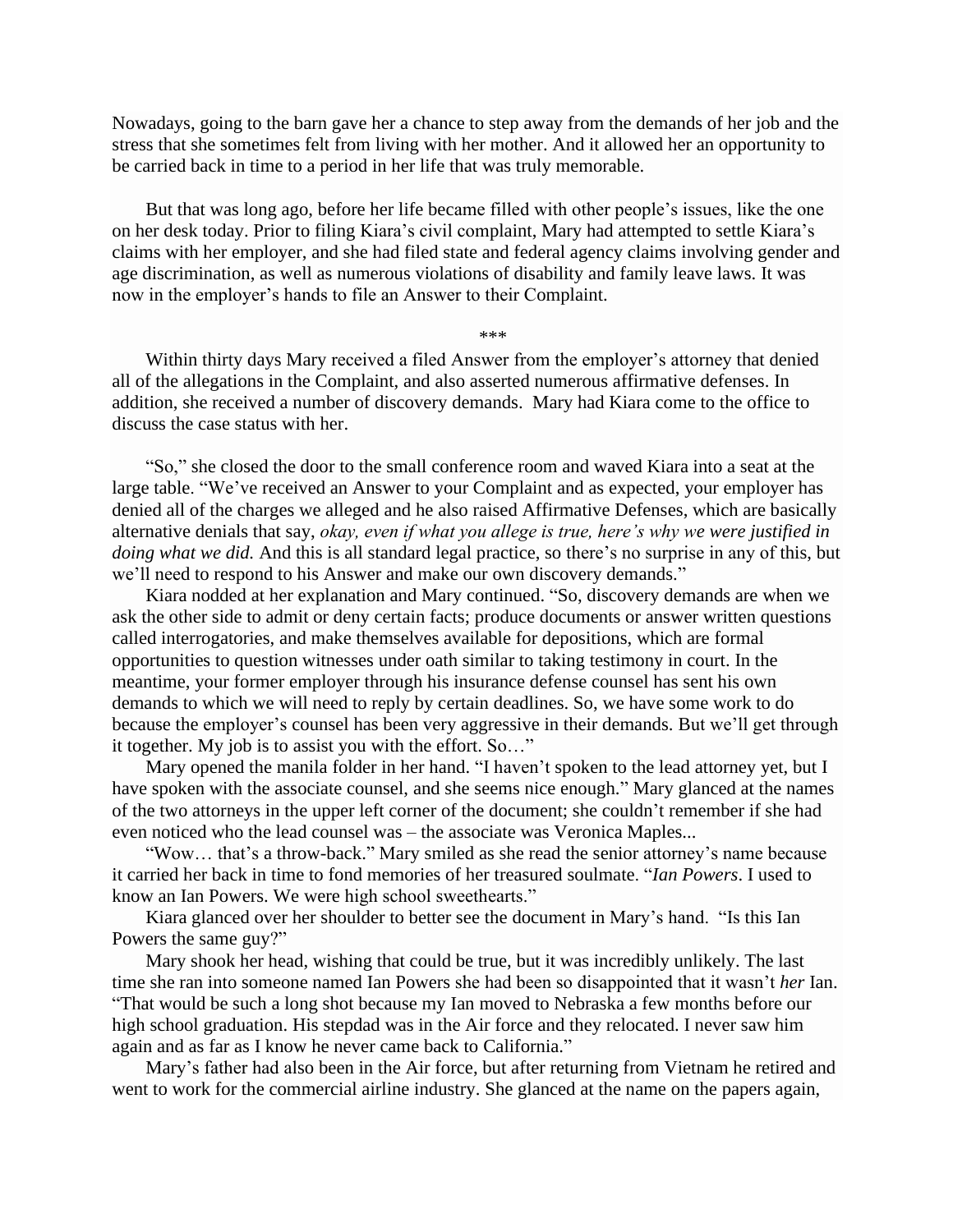thinking how her life might have turned out differently had Ian not moved away. "Seeing his name carries me back to some fond memories. We had a very powerful connection. He was the sweetest guy."

Kiara smiled with her. "Well then he must be a keeper for someone now, and I hope they held onto him, because there aren't a lot of nice guys left these days."

They both chuckled at her sad observation.

"There sure aren't!" Mary could certainly agree with her on that one.

\*\*\*

In the following weeks Mary worked with Kiara on the discovery demands and she drafted her own demands that she mailed off to the associate. A few weeks later a preliminary hearing was calendared for a motion Mary filed in opposition to a defense motion demanding that Kiara submit to a psychological exam.

Mary met with Kiara prior to the hearing. "So, we have a court hearing on Monday for our pre-trial motion to limit the scope of discovery. You don't need to attend the hearing, but I will be there and the employer's counsel will be there; probably the associate who is handling the case."

Kiara nodded at what Mary said. "Is it okay if I attend? Because I'd like to if it's acceptable for me to be there."

"Sure. We can meet outside the courtroom and go inside together."

\*\*\*

When Mary arrived at the courthouse the following Monday, she met with Kiara in the hallway outside of the courtroom and together they went inside and sat in a row of chairs to wait in the audience for the case to be called. There were a number of matters set on the 9:00 am Motion calendar, and she expected that hers wouldn't be called for at least thirty minutes.

*And then she saw him*.

He pushed the door open and nonchalantly stepped into the courtroom with enough confidence to convincingly convey to everyone who saw him, that he was a very important person.

"Oh my God… it can't be him." Mary noticeably closed her gaping mouth, and with effort she struggled to steady her sudden nervousness.

"Who?" Kiara turned in the direction of Mary's focus.

"*Ian*… from my childhood – it *is* him. I'd know that face anywhere."

His 1970s brown shag had been replaced with an urban styled disheveled short cut; and he had aged since she last saw him, but there was no mistaking that it was Ian. Mary couldn't peel her eyes off of him. She would never have recognized him had they merely passed each other on a busy street corner in the rush and distraction of a chaotic day's activities, but having been armed with his name prior to seeing him here today, having had him on her mind – there was no mistaking that face. It was something about his eyes – they were always so alive – and something about the humor in his smile – it was uniquely Ian, and together, that made him so familiar to her. At his happiest he looked like he was holding onto some wonderful secret that he was struggling to keep hidden; and the effort to hold it back was lodged just barely beneath the surface of his jolly expression.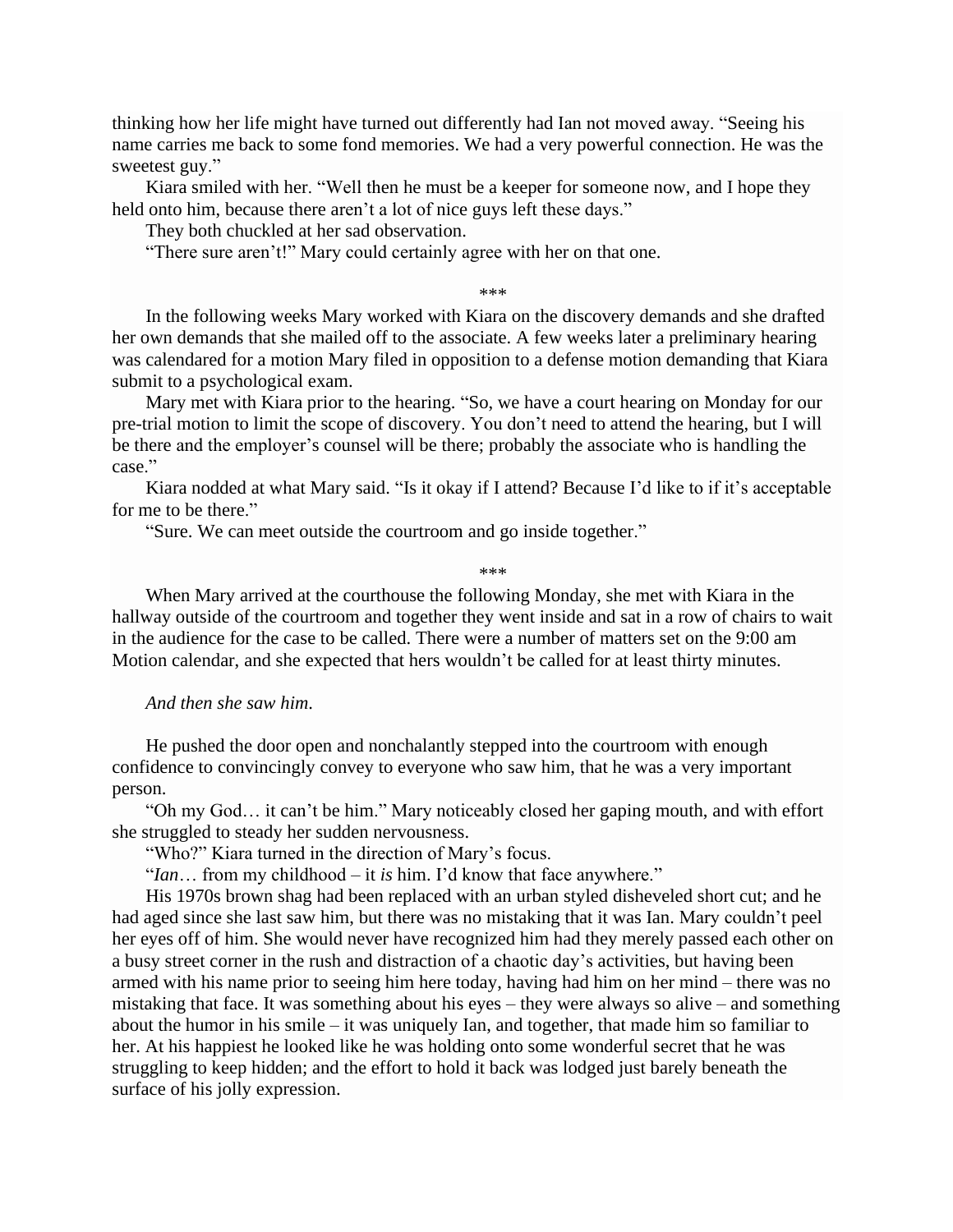"God he looks good…" Mary said it to herself as she attempted to gather her wits as it all came tumbling back at her: his sweet childhood expressions, his teenage laughter; his *wisebeyond-his-year's* sensitivity. He was truly a best friend for a haunting decade; and he was without doubt, her most treasured memory. It was shocking for Mary to realize that he was suddenly, in all of his magnificent glory, stepping back into her life after decades of being missing.

She took a deep breath to settle the pounding in her chest that nearly made her feel faint. Then she wiped each palm down the front of her skirt because they both suddenly felt clammy.

"Are you okay Ms. Edwards?"

"What?" Mary turned to Kiara and drew in another huge breath of air to force a steadiness to the racing of her heart. In contrast to her efforts, she could feel a number of overly active nerve endings misfiring randomly throughout her body, and she feared that they would strike her completely useless in front of the judge – *in front of Ian*. "Yes. I'm fine." Mary willed it to be so as she tried in vain to steady her emotions.

Kiara chuckled beside her. "So that's him, huh, *Ian from the hood*… So, what's his story?"

*I lost my virginity to him. That was the story.* Mary didn't say so out loud, but it was the single loudest thought to come crashing through her mind like it was being shot through her brain by over charged electrodes that were about to short-circuit her entire cognitive capability.

"I'm just surprised to see him…" Mary offered something less revealing.

"Oh." Kiara nodded and looked his direction. "Well, if you ask me, he looks like he's one of *those* men… a real player, and someone who is more trouble than he's worth. He's clearly overly impressed with himself which will only serve to make him act like a total jerk. I wonder what made him change from that sweet guy you remembered."

Mary shook her head wondering the same. Kiara was right. He did seem to have an overly confident manner. It was the way he came strolling into the room like he thought he owned the place. But such arrogance was completely out of character for the Ian she remembered. He had always been somewhat confident, but he had a caring heart and a humble view of himself. He was sexy and cool, but he was also a genuine person who had the deepest soul of anyone she had ever known.

Just then, the judge stepped into the room and court was called into order. Mary looked to see where Ian had gone as people settled into chairs around her, and when she saw him, she couldn't stop staring, though she tried to remain subtle about it. He dropped onto a seat on the other side of the aisle that divided the courtroom, three chairs into the third row from the front, and stretched out his legs, bent at the knees, but in a seemingly relaxed pose; he wasn't that tall – just 5'8", but his legs were sprawled out in front of him. Then he casually flipped open a leather folder in his lap, and with divided interest, he glanced down at the documents inside it.

Mary kept her stare on him, watching as he visibly sighed with apparent boredom. Then he familiarly moved his jaw to manipulate what she knew would be a small wad of gum between his front teeth, though gum chewing in court was not allowed. Then with continued disinterest, he lifted his face and scanned the immediate area around him. The gum moved once more between his front teeth and he shifted in his seat and lifted one arm over the back of the chair beside him and left it resting there as his bored focus expanded to take in the larger perimeter of the room.

Mary dropped her face to avoid making eye contact with him. She just didn't feel ready for that yet. She was still too shocked to realize that he was here in this courtroom, after all of the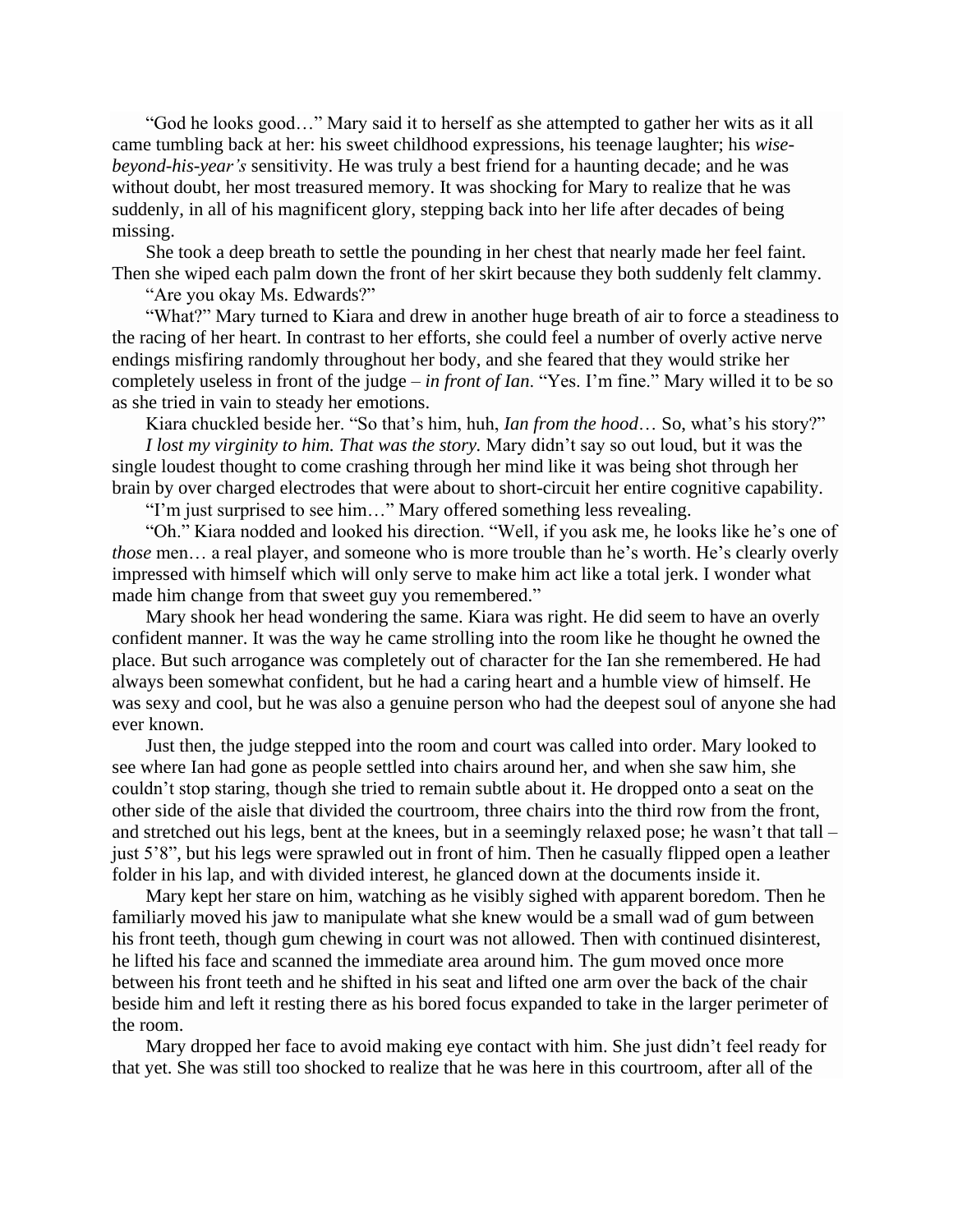years that had passed between them, just a few feet away from her, practicing law, chewing his gum, and apparently defending the opposing party on her case. It was a crazy realization.

The judge suddenly called her case, and Mary exhaled with effort to steal herself from the grip of her stunned emotions. With shaky hands she held onto her file and pushed herself up from her seat to step forward to the plaintiff's table in the courtroom before her. She wished she wasn't wearing such tall thin heels because she feared she might trip in front of him; but it was too late to be worrying about that. And besides, the taller, thinner heels would make her legs look good – so that was a plus. Mary smiled to herself, feeling silly for caring how her legs would look in front of him. Then she smoothed the front and back of her skirt and adjusted her jacket to make sure that it hung nicely. She wished she had re-applied lipstick, but it was too late for that.

To her right, she saw Ian casually pull in his own legs from where they had been sprawled out in front of him, and with quiet resolve he pushed himself up out of his seat to join her in the aisle. He brushed by her without recognition, then abruptly stopped to take her in. Recognition splashed across his face and he shook his head with an amused smile before settling his amazing brown eyes on her.

"Foxy jockey?" he whispered the question with only a small amount of uncertainty.

"Oh my God," Mary hadn't heard his nickname for her since she was teenager. "There's a flashback…"

"Holy moly… it *is* you." His sparkling recognition splashed across his face with visible endearment. "When I saw your name on the papers, I couldn't stop wondering if Mary Edwards the attorney could possibly be *the* Mary Edwards…"

His unfiltered surprise gave her a heady thrill because it hinted of a mutual fondness for their shared memories; but she managed professional composure as she walked beside him to the front of the court room. "Nice seeing you, stranger… after all these years." Her eyes glanced down to see if he was wearing a wedding band, but the way he was holding the folder blocked her from seeing.

"Yeah, an unbelievable surprise."

\*\*\*

They commenced with the proceedings fairly quickly – with Mary prevailing on her motion – and side by side, they walked to the back of the courtroom. Ian held the door open for her and together they stepped into the crowded hallway on the other side of the door. Ian stopped by a bench under a bank of windows, and after dropping his folder onto it he pulled her into his body to give her a warm greeting. "How have you been?" His arms wrapped tightly around her and he gave her a happy squeeze that lasted longer than a casual hello would normally last, but not as long as Mary would have liked it to last.

She hugged him back and stepped out of his arms at the moment that felt professionally polite. "I'm good." His cologne though subtle, made her long for the first time in years for male companionship; *for him* and long-lost days, "How about you?" He smelled so good to her – as good as he looked to her – which was pretty damn incredible.

"The same; I'm good." The sparkle in his eyes held a steady endearing gaze on her. "So, we both became lawyers…who knew?" He picked up the folder he had dropped to the bench, "A regrettable decision by both of us, huh?"

Mary chuckled. "You don't like being a lawyer? Or you've become disillusioned with the work?" That would be so like him.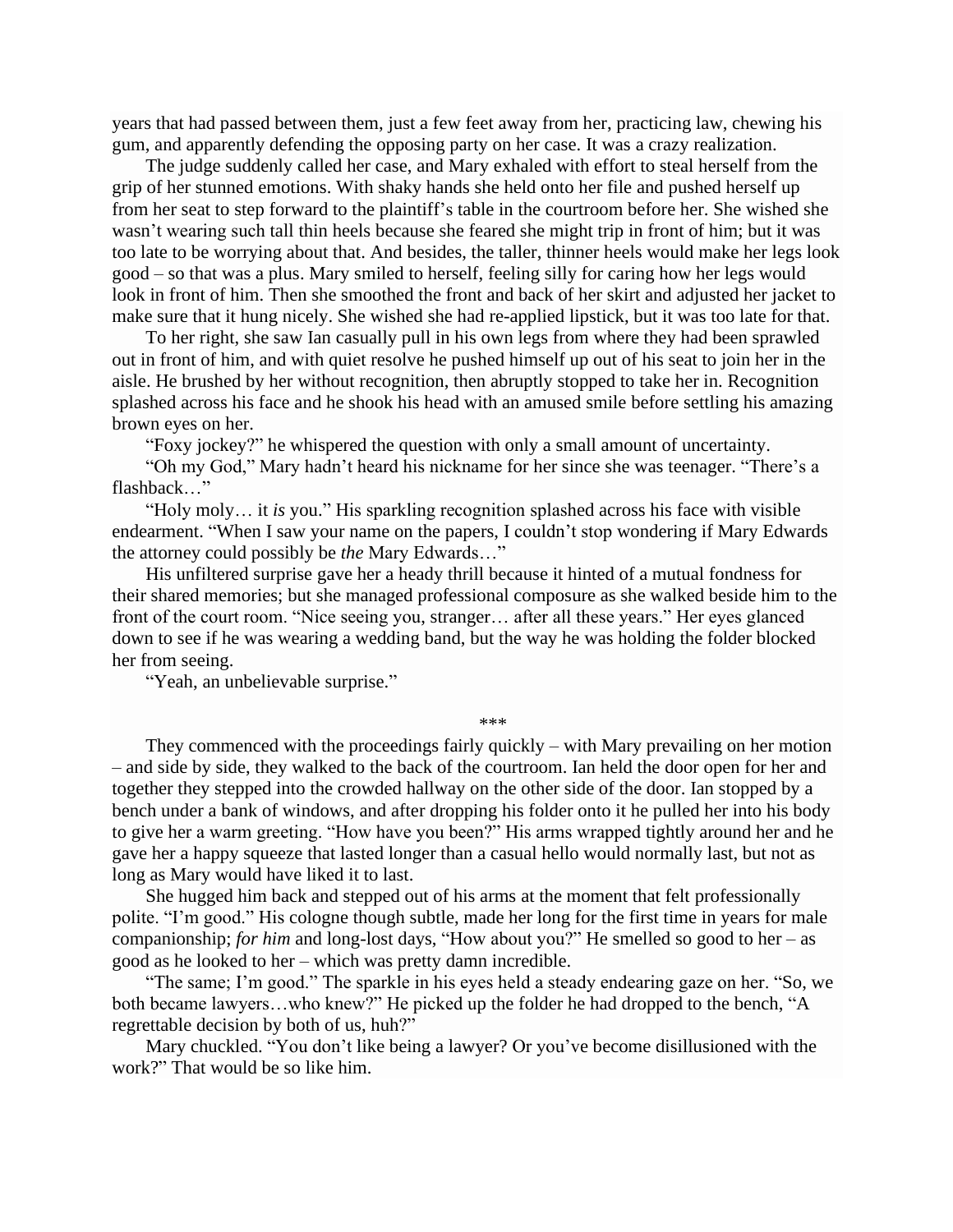He grinned with amusement. "It seemed like a cool thing to become, and I thought it'd make for an exciting career, but mostly I've grown tired of pushing papers around my desk, responding to endless legal demands, managing exhausting timelines, and responding to meritless legal arguments that just look trivial compared to real world concerns. It just seems like there's a lot of childish whining going on. Like nobody knows these days how to suck it up and shrug it off and move on. I mean, how did all these people grow up with the expectation that they should be compensated for every unfortunate turn of event that occurs in their lives? It seems like being a backhoe operator might have been a lot more fun after all, and perhaps would have allowed me the opportunity to engage in more meaningful work."

Mary chuckled at that. "Well, I like being a power person and solving peoples' problems, so no complaints from me."

"You would like that." He chuckled with her. "But I could do without the power trip. If only I could figure out how to extricate myself from the legal rat race; but how do you find the motivation to execute an exit strategy when the money is so good?"

Mary shrugged with understanding. "I know what you mean." Changing careers at this point in their lives would be pretty difficult. "So, where did you go to law school?"

"Berkeley."

Bolt Hall – of course – one of the most respected law schools in the nation.

"And you?"

"Not Berkeley." She chuckled.

Ian laughed with her. "So, sorry for dumping all the discovery demands on you; I had no idea it was you who my associate was burying with requests. If you need a little extra time to respond to anything…"

"We'll be fine." Mary wasn't about to ask for special concessions after winning her motion today. "But it would be nice if you didn't make us go through pre-trial motions to resolve discovery disputes. It's costly for my client and she doesn't have that kind of money, and I'm a sole practitioner…"

Ian cautiously smiled at what she was sharing with him. "Don't tell me where your case is vulnerable. I might feel compelled to use it against you… And now I'm going to suggest that if your client or your firm can't afford the cost of litigation then you should settle the case right now before I crush you with additional discovery demands. I think I can get my client to settle for some nominal nuisance amount…"

Mary scowled at his legal jockeying for position. "I did engage in settlement discussions, but your associate didn't seem very interested in having a serious conversation with me. And this isn't a nuisance case."

Ian chuckled at that. "You've overvalued your case, Ms. Edwards."

"Well, that's for you to prove. And I am confident that your client violated numerous employment laws, and you are underestimating my client's allegations."

He smiled with confidence. "Well that's the argument that you need to make, but just so you know, I will be rigorously defending my client's position. And I am not holding back just because you're the foxy jockey…"

Mary chuckled at that. "I have a very sympathetic client, and she is going to make an excellent witness in front of a jury; so, bring it on, counselor…"

To her right, Kiara stepped into sight, and they both turned her direction. Mary acknowledged her with a smile and returned her attention to Ian. "This is my client, the plaintiff… Kiara West…"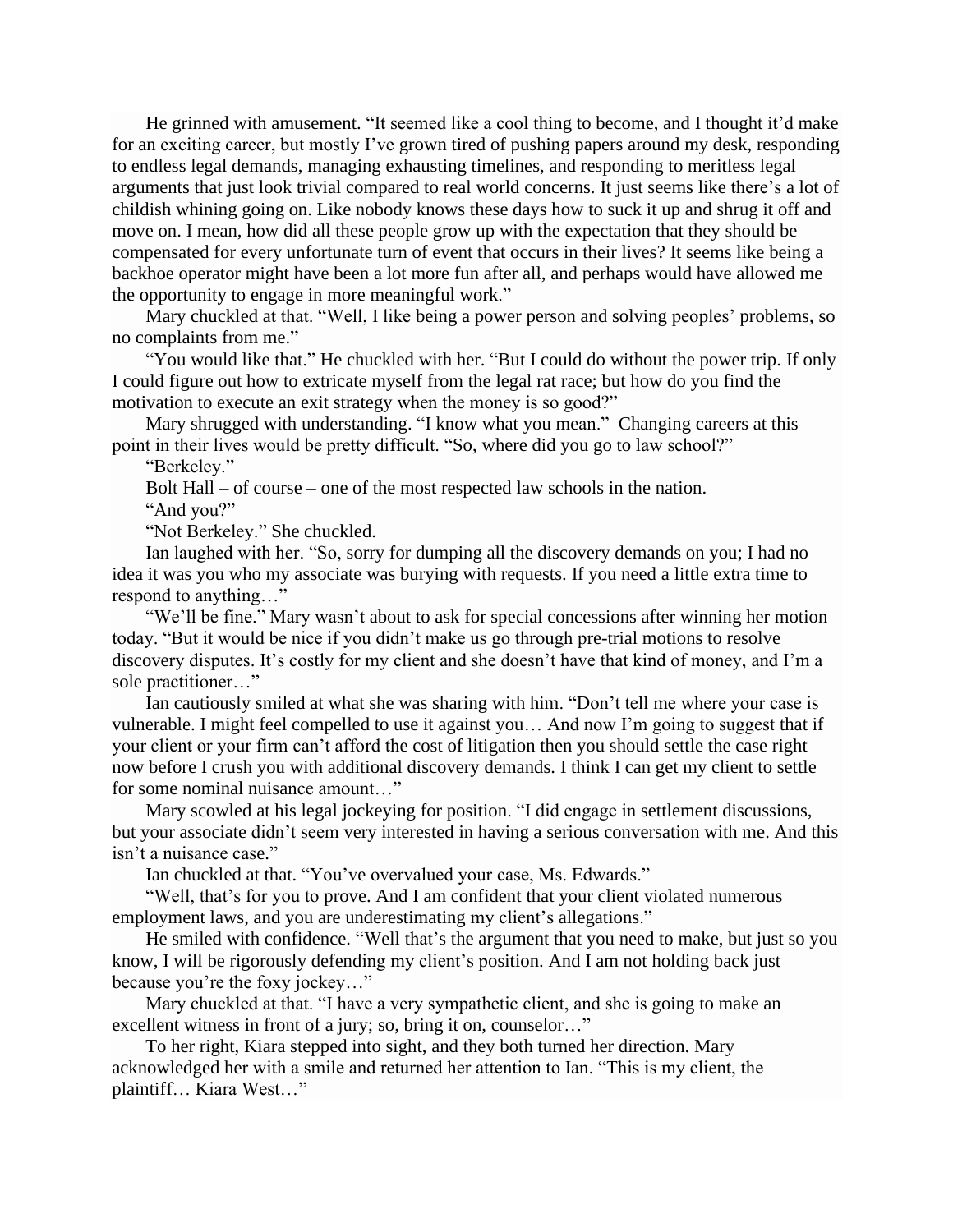Ian nodded with professional composure. "Ian Powers. I represent your former employer." He held his hand out to her and grasped her palm with a firm handshake that Mary wished was grasping her palm instead. She had such fond memories of holding his warm hand.

"It's nice to meet you." His beaming smile stayed for a polite minute on her client.

Kiara nodded and let go of his hand without saying anything.

Mary moved her focus between the two of them. "So…" The moment had become awkward with its collision of professional restraints drawn along defined battle lines and the emotional connection of being reunited with an intimate, long lost friend with whom Mary wanted to remain in conversation.

"We should meet some time for coffee…" Her eyes settled on Ian as she threw the suggestion out there to try and wrap up the strange meeting while keeping a door open for reengagement on a personal level.

He nodded at her suggestion and shot her his wonderful, laughing smile. "Let's do that some time. Seriously, let's do that." And with that, he turned and walked away in the same confident manner as he had just stepped into the courtroom and into Mary's life, however brief, only a few short minutes ago.

Kiara winced with disgust the minute he was gone. "I feel like I should go wash my hand now… He seems like such a slimy guy…"

Mary moved her attention from Ian to Kiara. *Ian wasn't slimy.* Mary knew that in her heart. But Kiara would never understand how wrong she had to be about him, because Kiara didn't *know* him the way Mary did. And what Mary knew was that Ian could never be ingratiating or smarmy. It wasn't in his character. Ian was loyal and honest. He had the most generous spirit. And he had always been more vulnerable than one might think just looking at him. There were layers to Ian that were not always visible or discernible to the casual onlooker. Sometimes they had not even been visible to Mary, despite their soulful connection.

Her mind drifted back to years ago, when Ian and a bunch of kids in Mary's neighborhood had shared childhood days and teenage nights during the easy-going seventies. Most of her friends back then were military brats whose fathers worked at Travis Air Force Base. Many of their fathers were either in Vietnam already, or on their way to Vietnam. Ian's father had just left when Mary met him; Mary's father was on his way in just a few short days. And that left neighborhoods in their community full of military wives who had been left in charge of raising the children and maintaining the home front. And despite the nightly news bringing the war into American homes, life seemed fairly safe back then; more carefree than it felt today and a lot more easygoing. And that was the backdrop to Ian and Mary's introduction.

They were both in the fifth grade together, and after that they were often in the same classes from elementary school through high school. He was not overly confident back then, but he also wasn't shy. Like Mary, he too, was an officer's kid, which was better than being an enlisted man's kid; and like Mary, he was an only child. He was also a truly gentle spirit, though Mary had seen him stand up to bullies plenty of times. He was somewhat rambunctious as a child, precocious, and friendly, but as he matured over time, he also became studious and ambitious, and more confident in manner. By high school he was quite popular and involved in student government and various high school clubs. He was also a great swimmer and a competent equestrian.

Mary clearly remembered the first time they met. Her father was preparing to leave for Vietnam, and they had moved into a new house that was located a few miles from the military base. She was walking by herself to her new school that was located a few blocks from her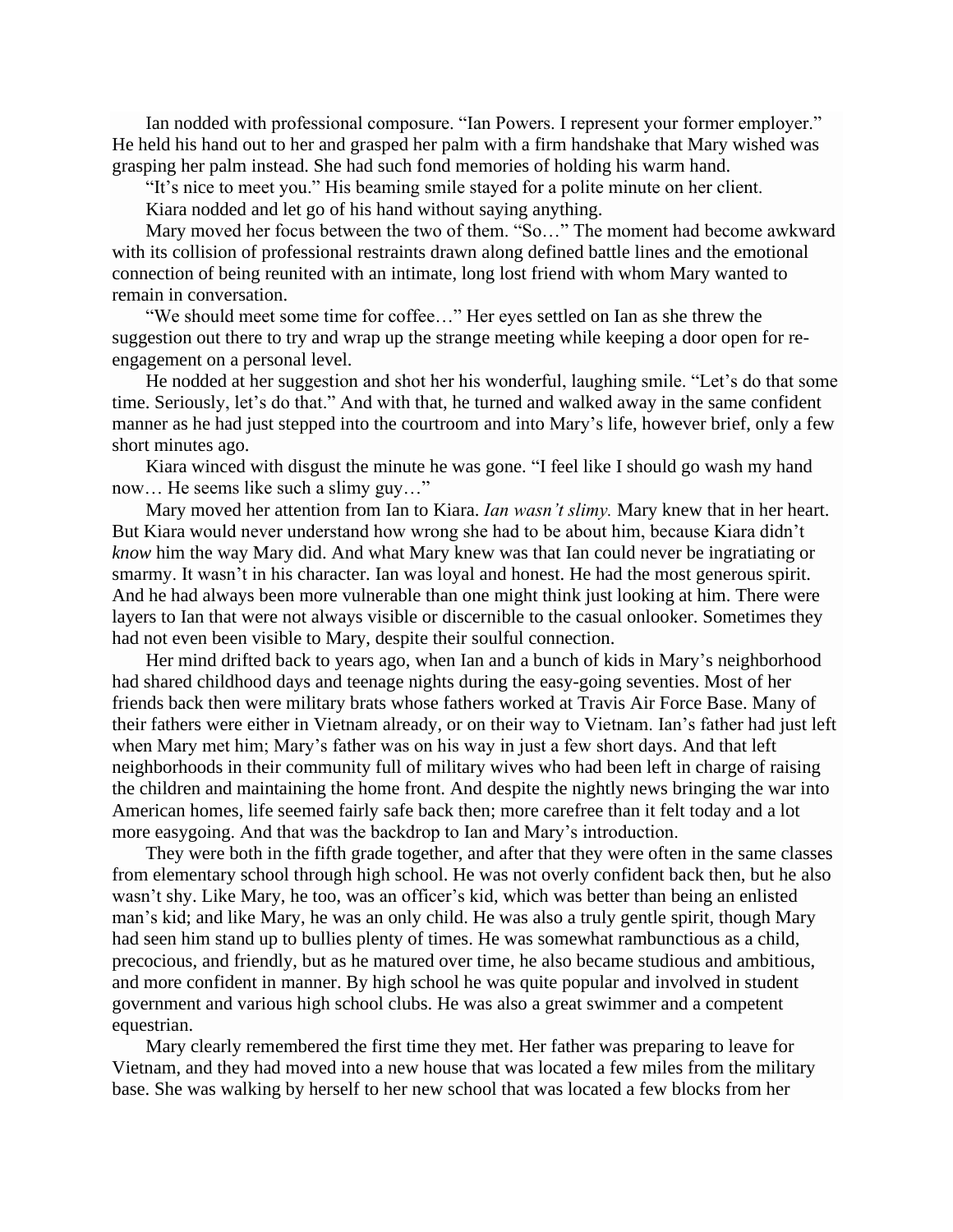house. Her father had made the walk with her twice during the weekend to make sure that she knew the way, but this was the first day of school and her first time making the walk alone. She had just turned the corner at the bottom of her street when she heard Ian call out to her from behind.

"Hey, girl… Wait up and I'll walk with you."

She stopped and turned around, happy to have met someone who wanted to be nice to her; so often kids could be mean at that age and unwelcoming to new kids. "Hi…" She smiled at the sight of him because he was not only friendly, but also adorable with big brown expressive eyes and a sweet smile. He had straight brown hair that was long enough to cover his ears, and most of his forehead. She literally felt like she melted at the sight of him though she was only ten years old the day they met. There was just something about the joy in his face and the sensitivity in his eyes. "We just moved here."

"Yeah, I know. I saw the moving truck parked outside your house yesterday. I'm Ian." "I'm Mary. You live near me?"

"Yeah, across the street. I'm in fifth grade. How about you?"

"Fifth, like you."

"Cool beans… so, let's be friends…Who's your teacher?"

It had started that casually – with him inviting her to be his friend.

He sat behind her all through fifth grade, and would teasingly tug her long brown pig tails to get her attention, which often got them both into trouble because she would turn around to tell him to stop pulling her hair – which only made him laugh with glee. And then one or the other would be sent to stand in the corner for talking when they were supposed to be quietly working. And they usually ate lunch together, Ian with his *Beatles* lunch box that always held a bologna and cheese sandwich, a bag of chips and Hostess Twinkies; and Mary with her *Partridge family* lunch box which never included chips or Twinkies because Mary's mother thought them unhealthy; and they often played on the playground together with a whole group of friends that they knew from their neighborhood. And he always walked her to and from school. It was such a wonderful, innocent childhood friendship.

In sixth grade when she was playing jump rope on the playground with her girlfriends, he would toss little chocolates at her that were wrapped in colorful foil that said things like *I adore you, Best friends,* and *Too cute*. And that made all of her girlfriends tease her mercilessly which Ian thought hysterically funny. He would laugh like his affection for her was a joke when they teased her about it, singing things to her like *two little lovers sitting in a tree…*, but she always knew that it wasn't a joke and that he honestly liked her. And he made that even more known to her when he gave her a generic valentine that year that looked like any other valentine exchanged at school, except in his recognizable messy left handed scrawl, underneath where the card said *Be Mine* he had drawn a small heart with an arrow through it, and had written *I'm going to marry you someday*. He did not sign his name on the card, but she knew it was from Ian, and when she showed it to him and asked him about it, he just grinned and grinned. And she felt, even then, that she belonged to him.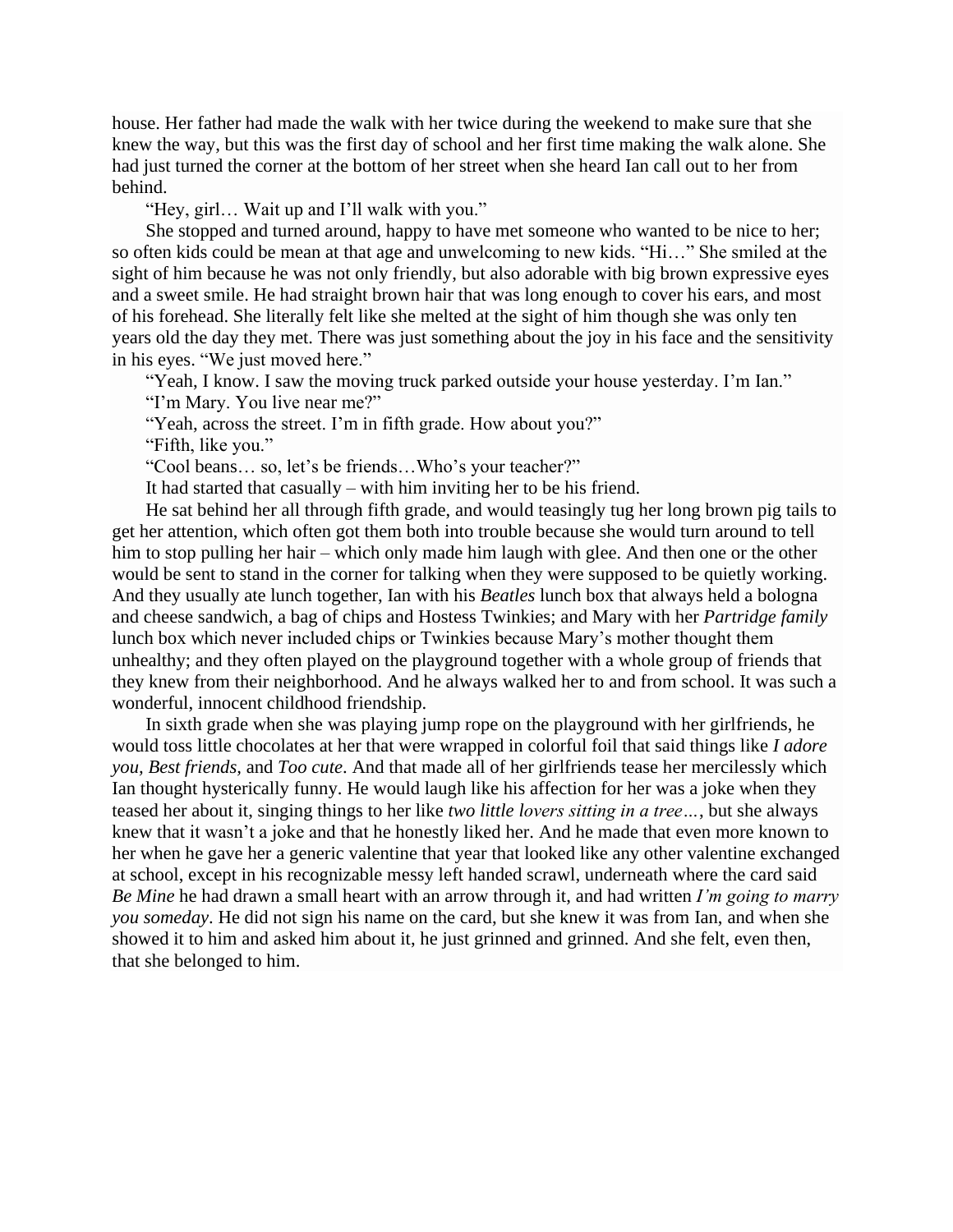#### **Chapter Two**

<span id="page-12-0"></span>Mary felt horribly deflated now watching him leave the courthouse. He was the first male figure, besides her father, that mattered to her. And she had thought today, for a glimmering moment, he might similarly still harbor fond memories of her; it came out in his surprised greeting and his *foxy jockey* comment which said so much beneath the words; it showed in his expression when he was looking at her, and she felt it for just an instant when he held her in his arms; and yet, it saddened her to see how quickly and how easily he had stepped away from her, with such apparent detachment. And his determined legal jockeying made her feel equally brushed aside.

\*\*\*

When Mary got home from work, her mother had dinner cooking, so they sat together watching the evening news, waiting for their meal to be ready. "So, guess who I ran into today?"

Her mother had no idea, "Who?" She was noticeably balancing her attention between a television news program and Mary's conversation.

"Ian…" Mary dropped the surprising answer, watching for her reaction. As much as he had practically grown up in their home, her mother would surely be surprised and curious about him today.

"Who?" Her mother frowned with divided concentration trying to process what Mary was saying while simultaneously listening to the political commentary on the television show.

Mary huffed with impatient frustration. "Ian… *Powers,* mom. How can you not remember him? From across the street? My best friend throughout my entire childhood? My high school sweetheart? The boy you practically raised as your own?"

"Little Ian?" Her mother marveled at the realization, appropriately surprised by Mary's clarification. "Well, how is he? My goodness! He was such a sweet boy! You talked to each other today?"

Mary nodded with more excitement now that her mother was engaged in her revelation. "He's a lawyer now and defending a case that I'm prosecuting – so that's a little awkward. But we saw each other in court today. I had no idea it was him until I caught my first sight of him; but there was no mistaking his face. He looks just like he looked years ago – only older and less scruffy… and more pulled together. But just as adorable. And I will openly admit to you right now, mom; I think I could love him as much today as I ever loved him before."

Her mother chuckled at her confession. "Well you always did have a pretty bad crush on him. I think as long as you knew him that was true."

"It was more than a crush, mom."

Her mother nodded at her correction. "Well I hope he's learned to feel more comfortable wearing shoes now. I can only picture him barefoot, wearing frayed jeans that were perpetually torn at the knees; and flannel shirts and tee shirts that were never tucked in."

Mary laughed at that. "Of course, he wore shoes, mom; just never when he slipped out of his house across the street to dash over to our house to hang out with me."

Her mother chuckled with her. "I recall him doing *that* all the time. You two were inseparable. And I remember that he loved butterscotch pudding. It got to a point that I started making it almost every day for him."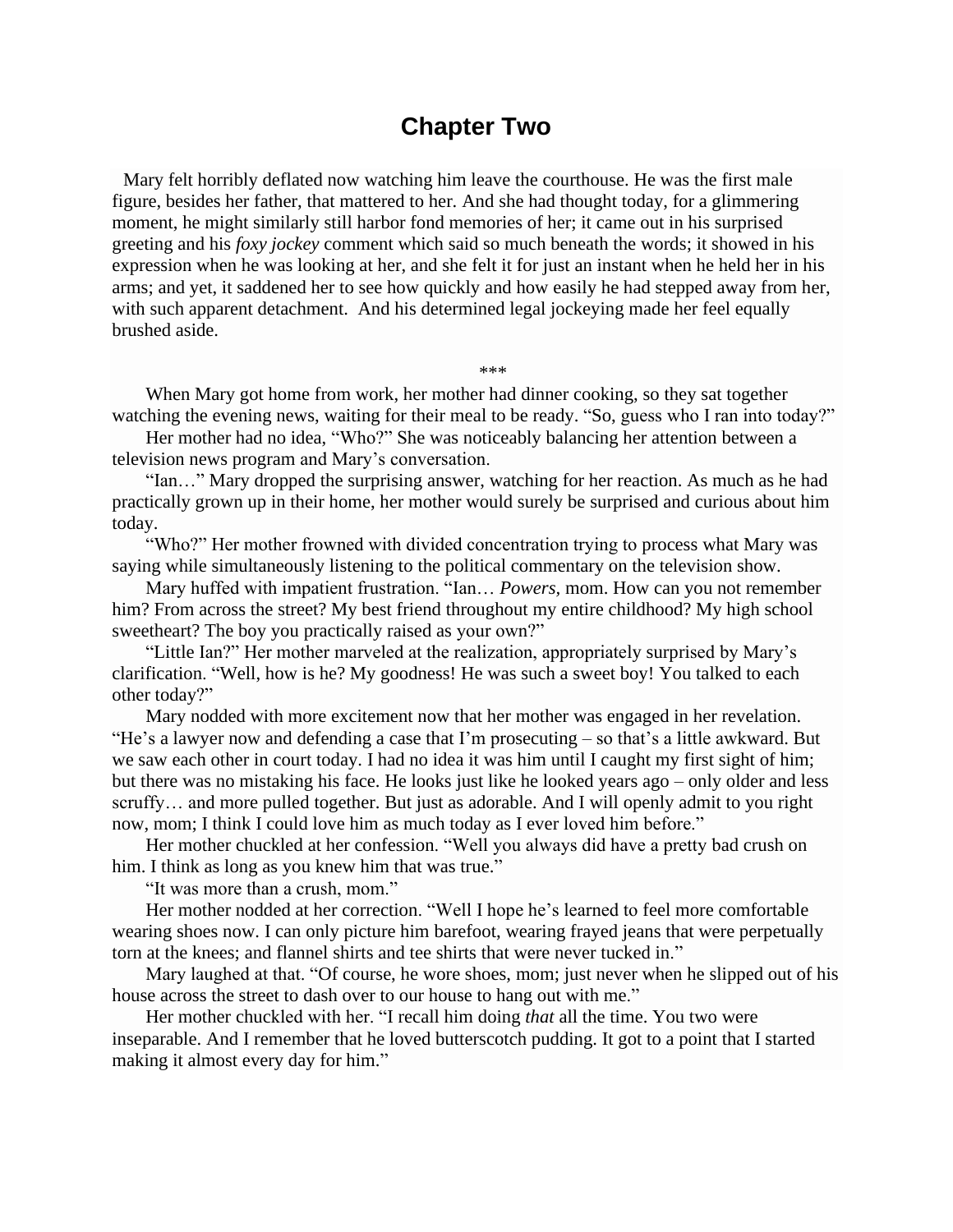Mary smiled at her mom's memory. "Now that you mention it, I do remember his fondness for butterscotch pudding. He also liked butterscotch hard candies. He used to suck on them in class when we weren't allowed to chew gum, which he liked to chew all the time."

Mary's mother nodded at their shared recollections. "And I recall that most nights he had dinner with us. He had such an appetite. But regardless of him eating us out of our home, your father and I really liked him. Your dad used to say that if we'd had another child, he would want it to be a boy like Ian. He became such a part of our family that in some ways, we almost felt like he was our own son."

\*\*\*

In the following days Mary thought about calling him under the guise of settlement discussions; or alternatively, in an effort to schedule depositions, but she held back from doing so because she wanted him to call first. She wanted to see if he'd make that connection. And besides, she had no idea what his personal situation was now or whether he would even welcome a personal call from her. He could be happily married and completely uninterested in reconnecting with her on a personal level. He could even be dreading that.

But he did finally contact her two weeks later. His call was patched through by the receptionist who did not offer his name when she put the call through, so Mary answered it blindly.

"This is Mary…"

"Also known as the *foxy jockey*…"

Her face lit into a grin that she had no power to control. "Well hello there, stranger..." Mary tried to maintain a detached cool, but she was thrilled to hear his voice on the other end of the phone. "What prompts the call?"

He didn't seem to notice her professional dispassion, but instead started talking to her as if there had been no gap at all in their personal friendship. "I was just thinking about walking to school with you on cold winter days; watching *Yogi Bear* and *Road Runner* on that avocado green carpet on your family room floor on rainy Saturday mornings while eating *Captain Crunch* or *Corn Pops* by the handful out of a box and your mom catching us and shaming me for bringing junk food into the house…"

Mary chuckled, and Ian continued. "And I was thinking about us riding our bikes to the school playground on hot summer afternoons and playing in the hills and creeks around our houses; catching polliwogs and tadpoles and looking for snakes; drinking out of the garden hose and getting scolded by your mom for not coiling it back up instead of leaving it strung out across the yard; and staying outside on cool breezy nights that made us shiver though we never went inside to get out of the cold because we were having too much fun playing *Simon Says*, *Red Rover Red Rover*, and *Red Light/Green Light*; and staying outside well passed the street lights coming on. And either your mom or my mom finally coming outside to holler at us to get in the house and get ready for bed."

It was apparently a purely personal call. Mary was thrilled by the realization. "We did push the limits most nights staying outside long after the parental curfew of streetlights coming on."

Ian chuckled with the shared memory. "I don't know that we ever went inside on time. So, summer after sixth grade, I think… Remember how we used to always play *Kick the Can* up and down the street and in and out of the neighbors' yards well passed dark? It was like we owned the street and also the nights."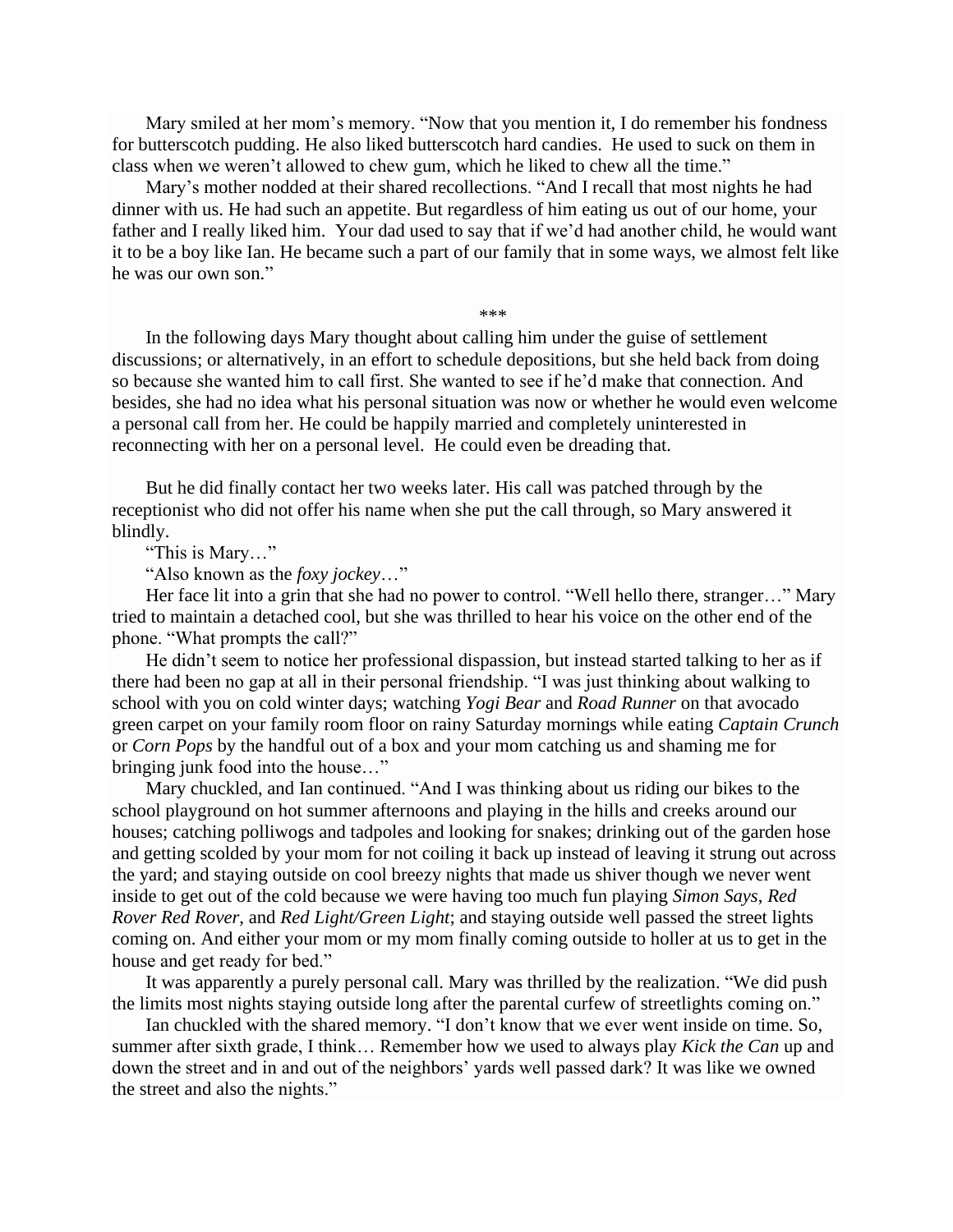Mary chuckled. "We did have a lot of fun back then – that was probably the best time of my life."

"For sure it was the better part of my life too."

"And there were no cellphones, tablets, or video games keeping us indoors." Mary added to what they were sharing. "We had so much fun exploring the outdoors – I don't think kids are curious like that anymore."

"Indoors or outdoors..." Ian sadly agreed. "I've often thought about the two of us playing board games at your house on rainy days. I even enjoy my memories of being in boring classrooms with you that were only made bearable by our conspired mischief. How did we not get into more trouble?" He chuckled at his own question and continued with his sharing. "I'm thinking that we were pretty lucky to have that particular childhood – all things considered."

Mary nodded at what he said. It *was* an idyllic time. "Remember how we would walk barefoot late at night to *7-Eleven* to buy Slurpees? We felt so rebellious and carefree…"

Ian laughed. "To this day I can't pass a *7-Eleven* without thinking about that – you and your blue Slurpees. They were disgusting."

Mary laughed at that. "How were they more disgusting than your red Slurpees?"

"They just were. And at least my tongue didn't turn blue." He chuckled and changed the subject. "So, what was the name of that kid that nobody liked who always joined the late-night neighborhood games? Something reminded me of him today and I was trying to recall his name."

"Wally?"

"Yeah. That was his name." Ian chuckled. "I never liked him."

"Why was that?" Mary knew without him telling her, but she wanted to hear him say it himself.

"You know why… he was obviously infatuated with you. And I can't remember a time in my life when I didn't have a smothering crush on you – even at the ripe old age of ten. So, him liking you was a pretty big deal to my eleven-year-old self because I was afraid that you'd start liking him back. And you'd been my girl since fifth grade, and I found you first, so I didn't think it was very fair of him to try and steal you away from me! So, he was a real pain in the neck for me to figure out how to manage when I hadn't yet learned those navigation skills."

Mary smiled at that, loving the way he was describing their shared history. "I do remember you acting unusually sour whenever he came around."

Ian chuckled and quickly moved on. "And whose mother came out that night to chew us out for kicking that can into her front living room window? Remember how she threatened that she was going to call the cops on us? And in particular, she really gave *me* what for… like *I* was the instigator for the whole neighborhood mob that she disapproved of…"

"You *were* the instigator of it!" Mary laughed with the memory. Three of their friends had run across the street to hide in Ian's back yard. Another two had dashed into Mary's back yard. And that left Ian, Mary and Wally to stand alone and take the scolding for all of them. "That was Mrs. Smith who chewed us out. She was Sally's mom – the most un-liked parent on the street." And Sally was one of the girls who had hidden in Mary's yard.

Ian chuckled, "Yeah. She was a real meanie. I was the one who kicked that can into her front room window that particular night, not on purpose, but…"

"Well you weren't the only one who was guilty of kicking a can into someone's house…"

"But Wally turned out to be a pretty cool kid. Not that I allowed myself to recognize that at the time, but remember how he took the blame that night? He could have booked it out of there with everyone else, but he didn't. He probably stayed and took the scolding just to impress you!"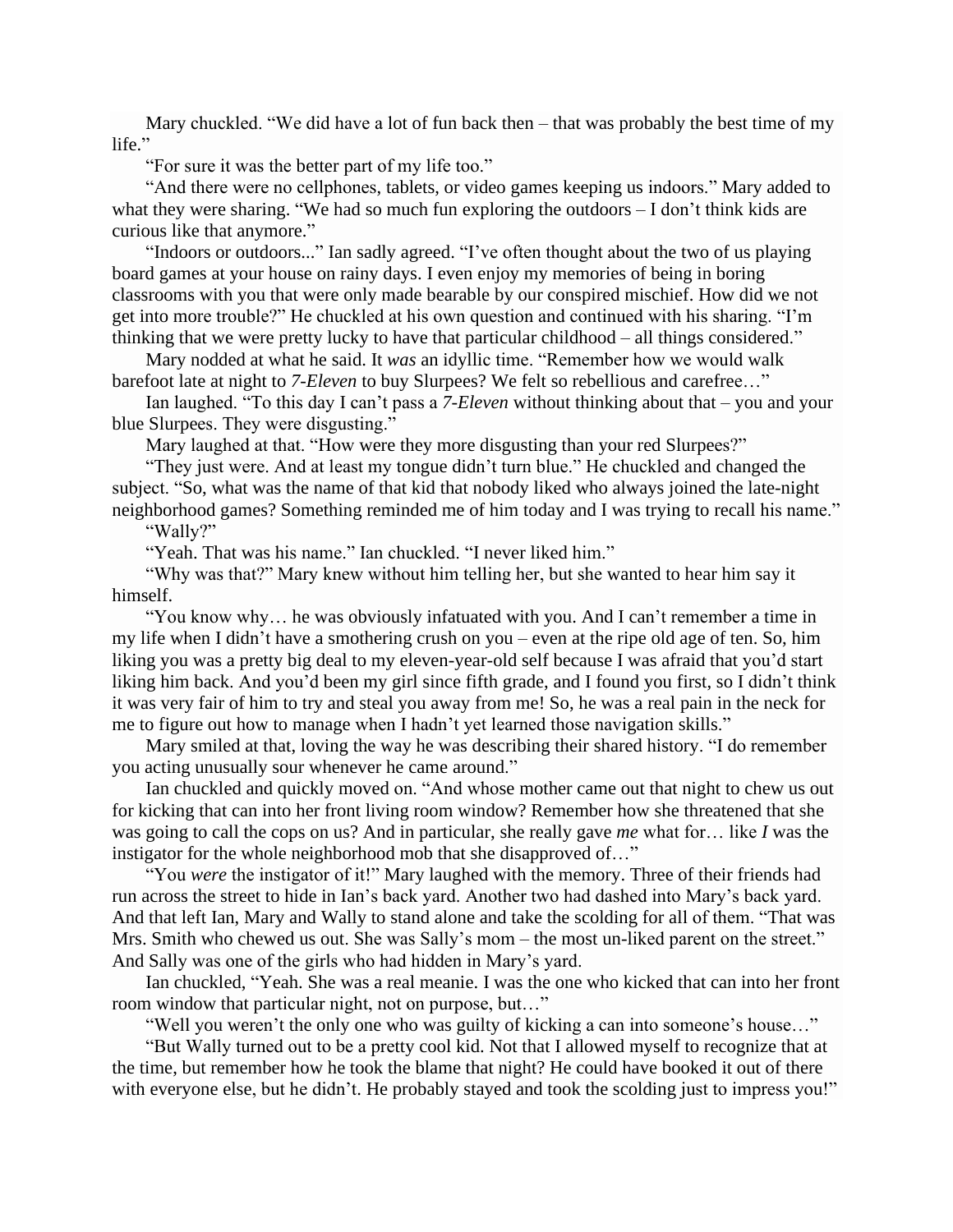Mary chuckled.

Ian continued. "I wonder what ever happened to him?"

"Yeah, I don't know."

Ian kept thinking out loud. "Looking back, we were actually pretty good kids, even though Mrs. Smith chewed us out like we were a bunch of hooligans. She should have saved her energy for another twenty years down the road… that's when the real hoodlums materialized. Her own grandchildren probably included…"

Mary chuckled. "She did chew us out pretty badly that night. And you're right – in reality, we were decent kids, notwithstanding your very bad-boy presence," which Mary had adored. "In hindsight, life was so carefree compared to today's environment where parents are afraid to let their kids play unattended in their own front yards…and being a bad-boy didn't require you to carry a gun."

"Yeah," Ian chuckled, agreeing. "It was a much safer time…" though he added clarification. "If you can forget that it was a childhood set against the backdrop of the Cold War era, the Vietnam War, Watergate, a couple of key assassinations, some fairly violent civil rights unrest, and my own father not coming back from Vietnam."

Mary soberly nodded at that. "All true." Both of their lives would likely have turned out differently but for Ian's dad being killed in Vietnam.

Ian moved on. "I started thinking about my dad the other night – after seeing you and recalling other key events that took place during my childhood."

Mary smiled, assuming from their shared history, that some of those key events included special memories of her.

Ian continued with his contemplation. "I don't have a lot of clear memories of when my dad was alive, just some general memories mostly. Like I remember him being a really funny guy who used to make me laugh a lot; and I remember him being an attentive father – we were pals. He wasn't always around because of his military career, but when he was around, he was fully there for me. And I remember when I was little, I used to climb into his lap in this big overstuffed chair in our living room, and he would read me a bedtime story, which always turned into two or three stories. And before long, my mom would yell at him to wind it up and get me to bed – which always made him defiantly read me one more story. And then when I learned to read, I would do the reading, instead of him. And then *he'd be the one* who would beg me to read one more chapter, or one more book.

And I remember him stepping into the house after work in his flight suit, and I'd yell, *Daddy's home! –* and I'd run into his arms and leap into a big hug that he would give me. And when I was older, I remember us playing toss out on the street in front of our house, and him teaching me to hit a baseball with his bat. And I remember helping him mow the lawn and him showing me how to hammer nails and fix a flat bicycle tire. And I remember him teaching me how to swim and how to build model airplanes. I thought that was so cool at the time – the two of us building those planes. We had a whole fleet of airplanes that he and I built.

But those are just a bunch of snapshots in my head now that never grow into anything more. And then there was our last night together. I didn't want to go to bed because I knew he'd be leaving in the morning and so he laid on my bed with me and we talked for what seemed like hours, but for what was probably only thirty minutes. I told him that I was afraid that he wouldn't come back and he promised me that he would do everything possible to return, but that if he didn't come home, I would just need to remember that he would always be in my heart guiding me through life. And all I need do is listen for his guidance and ask myself, *what would*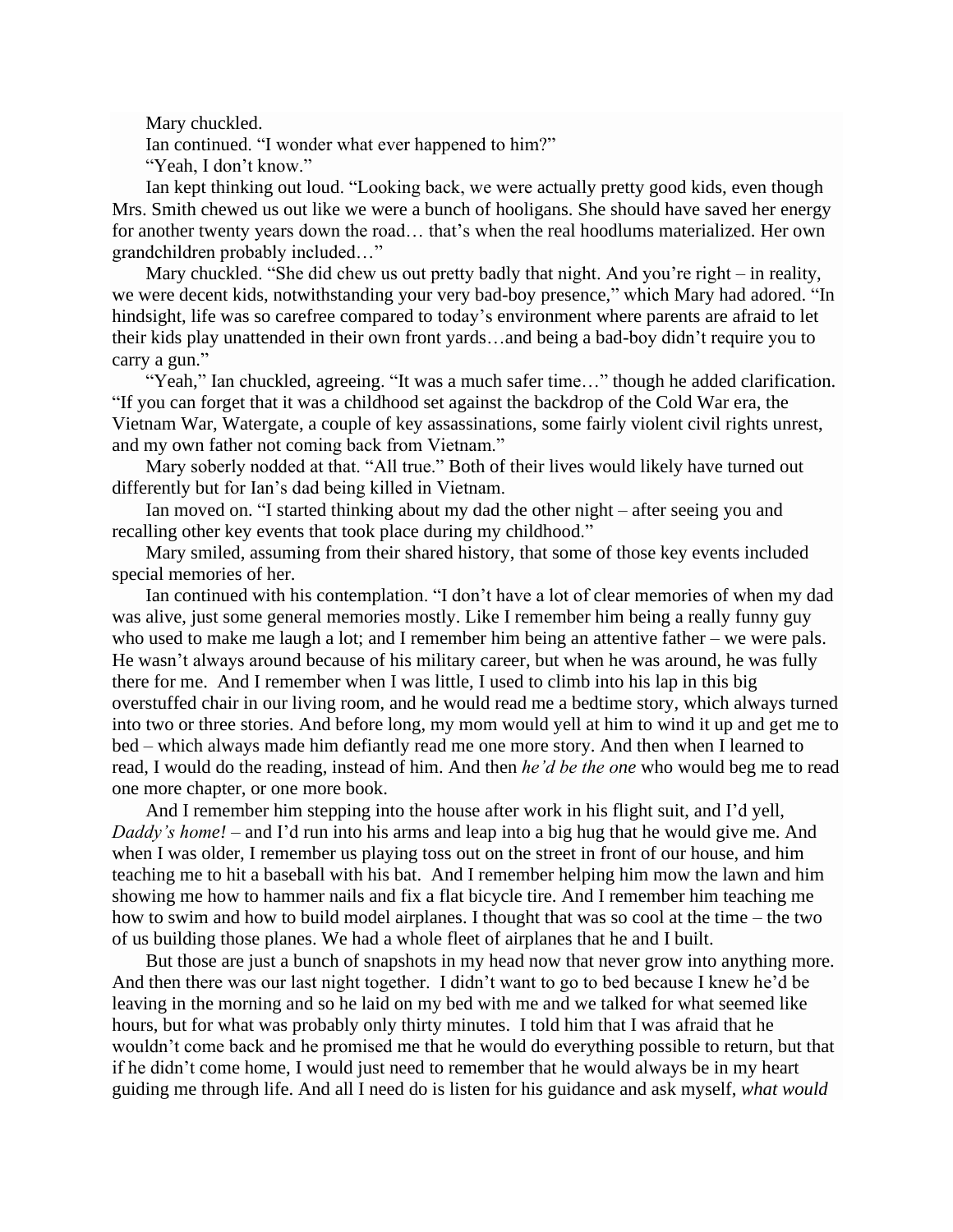*dad say or do?* And I remember him telling me that most of all I needed to remember to *make him proud* – no matter what – with how I behaved and with what I achieved. He told me to lead a good life and do what makes me happy. And then he didn't come back and I remember thinking, *how can I be happy without my dad?*"

Mary nodded at what he was saying, feeling his loss all over again. She could still remember how events unfolded the day his dad died…

It was just after Christmas when Mary noticed that a car full of men in military uniforms had arrived at his house, and a few minutes later, Ian ran over to her house and banged on her door. When Mary opened it, he stared into her face with his big brown eyes, and with an unusually sober expression he just blurted out loud the horrible news he had just received. "My dad got killed. He's not coming back." Mary had gasped in shock and pulled him into her house and caringly wrapped him into a sympathetic eleven-year-old hug. And then he started crying into her shoulder and she burst into tears with him.

Her mother found the two of them in the entryway crying together, and that's how she found out about his father getting killed. The moment had such an impact on all of them. For Ian and his mother life would never be the same; and for Mary's family, the war had suddenly become more terrifying than it already was, with its ability to reach out across the globe and strike tragedy into the hearts of wives and children left behind.

Mary's mother had tried to console the two children, and though they were inconsolable, she finally left them alone to cross the street to console Ian's mother. And soon the whole neighborhood was involved in the tragedy. Men who lived on the street who were not involved in the war effort briefly took over the male chores for her, like mowing the lawn and cleaning out gutters. And the women helped by bringing food to Ian's mother in those early weeks after her husband died; and Mary's mom took Ian under her wing, helping after school with him, and on weekends – to a point, as she had recalled herself, that he began to seem like her own child. The extended reach of a military family left no person standing alone to fend for them self; and in this case, the neighborhood reacted to the death of one of their own.

Ian offered more of his own memories to the backdrop of Mary's thoughts. "Remember how your mom drove us on base a few days after my dad died, and dropped us off at the movie theater so we could get away from all the funeral planning; and we saw that movie, *Old Yeller*…"

Of course, she did. Mary figured she probably remembered every detail of every minute of their shared time together. "You kissed me in the dark…"

Ian chuckled with amused guilt. "Yeah, that was a crazy time in my life. That's the only explanation I have for me making such a bold move as an eleven-year-old… but my dad had just died and I remember thinking about all the little boy things that I wouldn't be able to ask him now that he was gone. And one of the things that crossed my mind was, how was I supposed to know if I was in love, and what did it feel like to kiss a girl, and how did all that kissing stuff even work? So in the cover of darkness, I decided that I had to figure these things out for myself now, and finding out what a kiss felt like with you seemed like a pretty safe way to get at least one of those unanswered questions answered on my own, so wham, I just looked at you, got my nerve up and did it; not that I had any idea of what I was really doing at the time."

"It was a sweet kiss." Mary recalled the moment pretty clearly. After her mom paid for their movie tickets and popcorn and soda, she had left them there at the theater alone while she went shopping for groceries for both families at the base commissary. It was the first time that either of them had gone to the movies without parental supervision and they had felt pretty grown up at